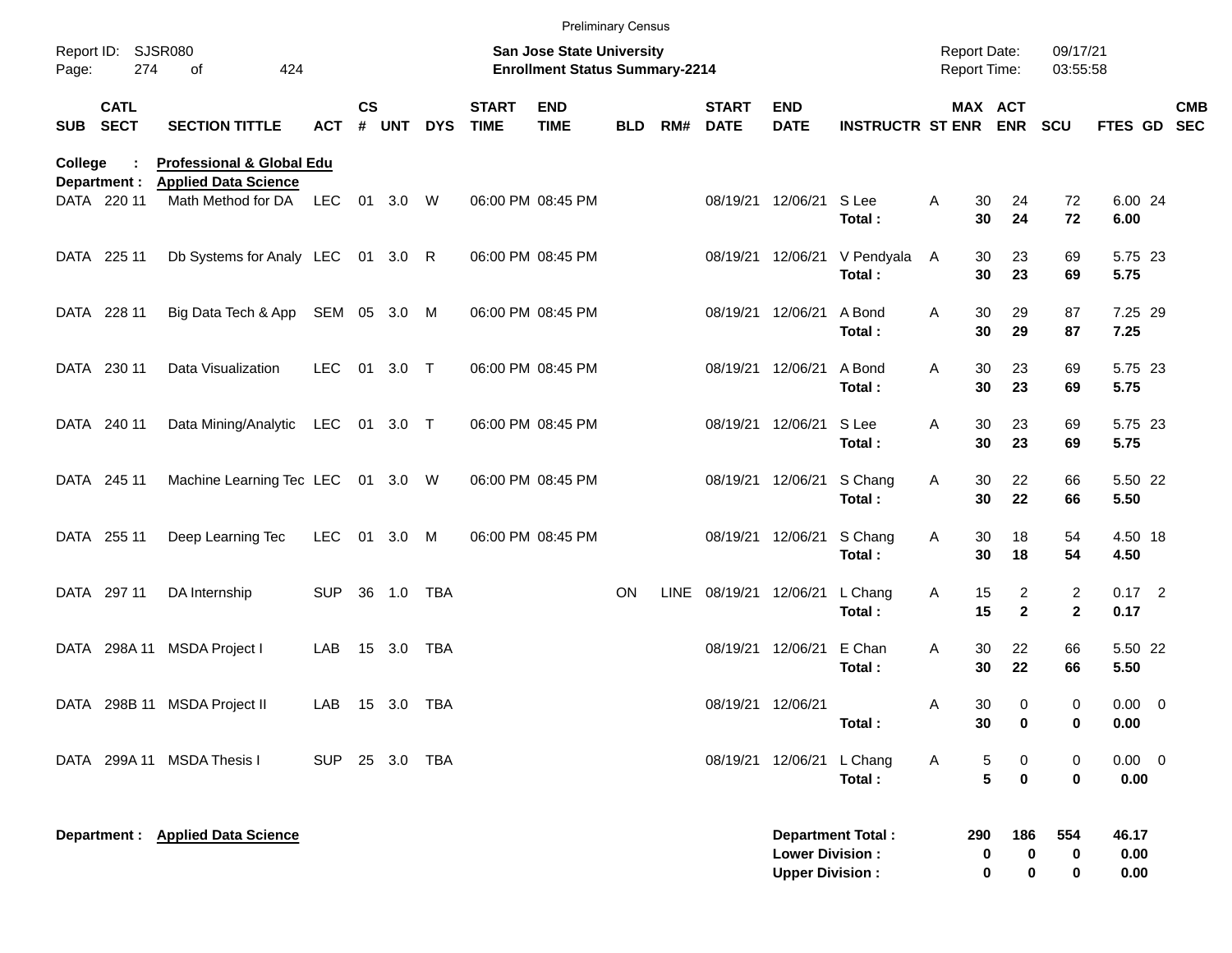|            |                            |                       |     |         |    |            |            |                             |                           | <b>Preliminary Census</b>                                                 |     |                             |                           |                             |                                     |                      |             |            |
|------------|----------------------------|-----------------------|-----|---------|----|------------|------------|-----------------------------|---------------------------|---------------------------------------------------------------------------|-----|-----------------------------|---------------------------|-----------------------------|-------------------------------------|----------------------|-------------|------------|
| Page:      | Report ID: SJSR080<br>275  | of                    | 424 |         |    |            |            |                             |                           | <b>San Jose State University</b><br><b>Enrollment Status Summary-2214</b> |     |                             |                           |                             | <b>Report Date:</b><br>Report Time: | 09/17/21<br>03:55:58 |             |            |
| <b>SUB</b> | <b>CATL</b><br><b>SECT</b> | <b>SECTION TITTLE</b> |     | $ACT$ # | CS | <b>UNT</b> | <b>DYS</b> | <b>START</b><br><b>TIME</b> | <b>END</b><br><b>TIME</b> | <b>BLD</b>                                                                | RM# | <b>START</b><br><b>DATE</b> | <b>END</b><br><b>DATE</b> | <b>INSTRUCTR ST ENR ENR</b> | MAX ACT                             | <b>SCU</b>           | FTES GD SEC | <b>CMB</b> |

**Graduate Division : 290 186 554 46.17**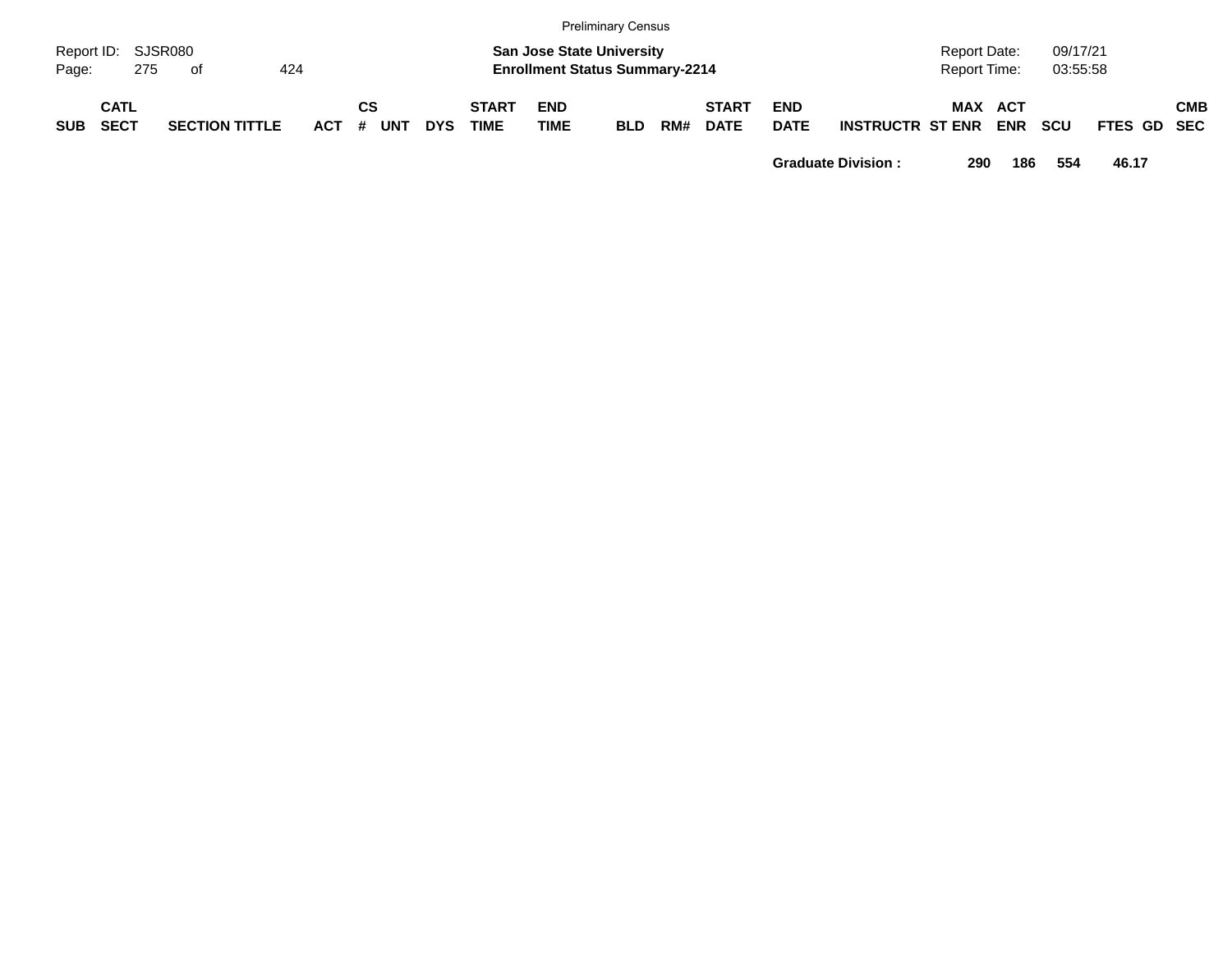|                                           |                                                                                          |            |                       |            |                             | <b>Preliminary Census</b>                                                 |            |     |                             |                                                  |                                                       |                                     |                                                             |                                        |                              |                          |
|-------------------------------------------|------------------------------------------------------------------------------------------|------------|-----------------------|------------|-----------------------------|---------------------------------------------------------------------------|------------|-----|-----------------------------|--------------------------------------------------|-------------------------------------------------------|-------------------------------------|-------------------------------------------------------------|----------------------------------------|------------------------------|--------------------------|
| Report ID:<br>276<br>Page:                | <b>SJSR080</b><br>424<br>οf                                                              |            |                       |            |                             | <b>San Jose State University</b><br><b>Enrollment Status Summary-2214</b> |            |     |                             |                                                  |                                                       | <b>Report Date:</b><br>Report Time: |                                                             | 09/17/21<br>03:55:58                   |                              |                          |
| <b>CATL</b><br><b>SECT</b><br><b>SUB</b>  | <b>SECTION TITTLE</b>                                                                    | <b>ACT</b> | CS<br><b>UNT</b><br># | <b>DYS</b> | <b>START</b><br><b>TIME</b> | <b>END</b><br><b>TIME</b>                                                 | <b>BLD</b> | RM# | <b>START</b><br><b>DATE</b> | <b>END</b><br><b>DATE</b>                        | <b>INSTRUCTR ST ENR</b>                               | <b>MAX</b>                          | <b>ACT</b><br><b>ENR</b>                                    | <b>SCU</b>                             | <b>FTES GD</b>               | <b>CMB</b><br><b>SEC</b> |
| College<br>Department :<br>270 11<br>DATA | <b>Professional &amp; Global Edu</b><br><b>CPGE - All College</b><br>Data Analyt Process | SEM        | 05<br>3.0             | -F         |                             | 06:30 PM 09:15 PM                                                         |            |     | 08/19/21                    | 12/06/21                                         | E Chan<br>Total:                                      | A                                   | 22<br>40<br>22<br>40                                        | 66<br>66                               | 5.50 22<br>5.50              |                          |
| Department :                              | <b>CPGE - All College</b>                                                                |            |                       |            |                             |                                                                           |            |     |                             | <b>Lower Division:</b><br><b>Upper Division:</b> | <b>Department Total:</b><br><b>Graduate Division:</b> |                                     | 40<br>$22 \,$<br>0<br>$\bf{0}$<br>0<br>$\bf{0}$<br>40<br>22 | 66<br>$\mathbf 0$<br>$\mathbf 0$<br>66 | 5.50<br>0.00<br>0.00<br>5.50 |                          |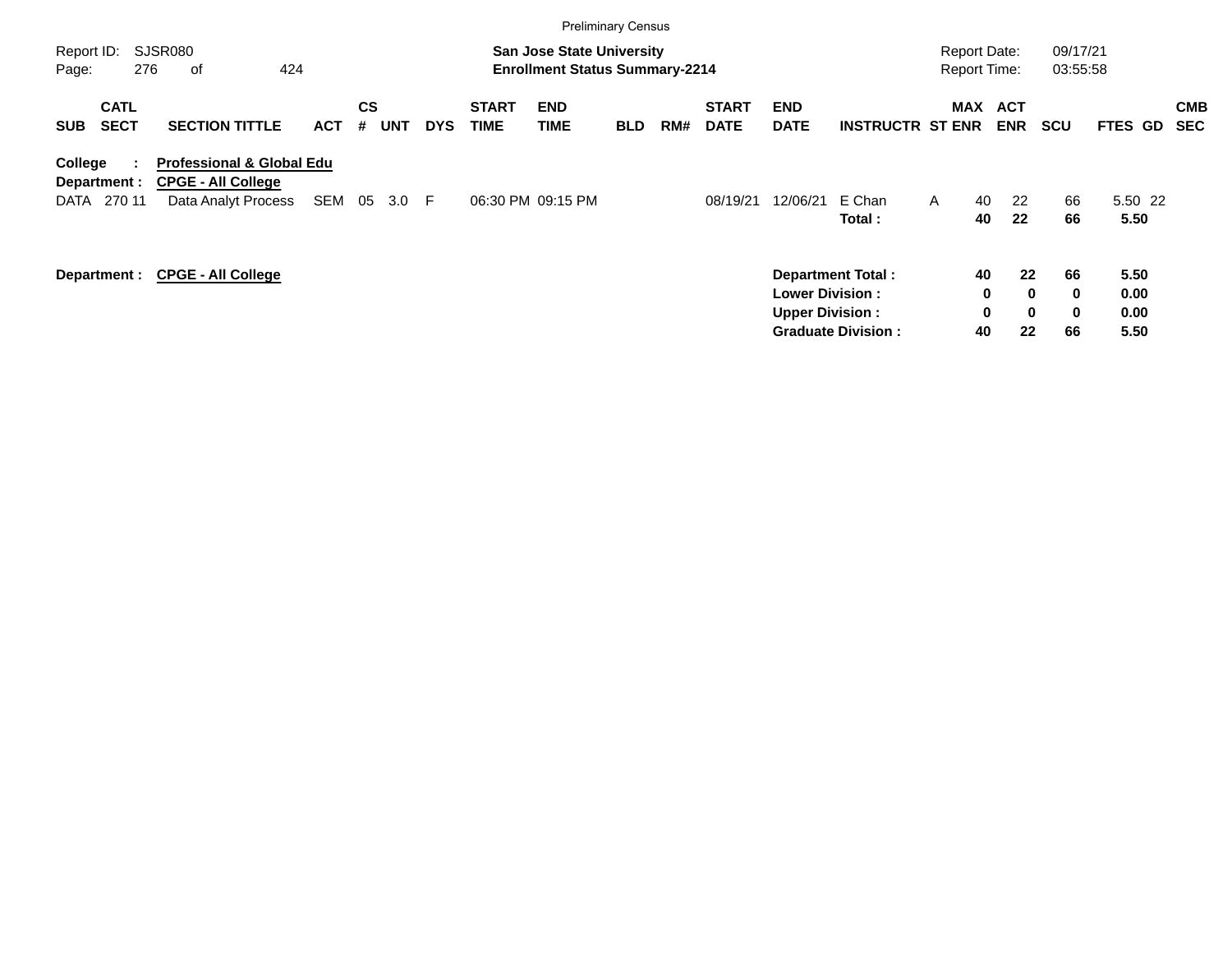|                     |                            |                                                 |                |               |                |            |                             |                                                                           | <b>Preliminary Census</b> |             |                             |                    |                                      |   |                                            |            |                      |                  |                          |
|---------------------|----------------------------|-------------------------------------------------|----------------|---------------|----------------|------------|-----------------------------|---------------------------------------------------------------------------|---------------------------|-------------|-----------------------------|--------------------|--------------------------------------|---|--------------------------------------------|------------|----------------------|------------------|--------------------------|
| Report ID:<br>Page: | 277                        | <b>SJSR080</b><br>424<br>οf                     |                |               |                |            |                             | <b>San Jose State University</b><br><b>Enrollment Status Summary-2214</b> |                           |             |                             |                    |                                      |   | <b>Report Date:</b><br><b>Report Time:</b> |            | 09/17/21<br>03:55:58 |                  |                          |
| <b>SUB</b>          | <b>CATL</b><br><b>SECT</b> | <b>SECTION TITTLE</b>                           | <b>ACT</b>     | $\mathsf{cs}$ | # UNT          | <b>DYS</b> | <b>START</b><br><b>TIME</b> | <b>END</b><br><b>TIME</b>                                                 | <b>BLD</b>                | RM#         | <b>START</b><br><b>DATE</b> | END<br><b>DATE</b> | <b>INSTRUCTR ST ENR</b>              |   | MAX ACT                                    | <b>ENR</b> | <b>SCU</b>           | FTES GD          | <b>CMB</b><br><b>SEC</b> |
| College             |                            | <b>Professional &amp; Global Edu</b>            |                |               |                |            |                             |                                                                           |                           |             |                             |                    |                                      |   |                                            |            |                      |                  |                          |
|                     | Department :               | <b>School of Information</b>                    |                |               |                |            |                             |                                                                           |                           |             |                             |                    |                                      |   |                                            |            |                      |                  |                          |
| INFO.               | 200 01                     | Inf. Comm                                       | SEM            | 05            | 3.0            | <b>TBA</b> |                             |                                                                           | ON                        | <b>LINE</b> | 08/19/21                    | 12/06/21           | Z Liu                                | A | 35                                         | 33         | 99                   | 8.10 30          |                          |
| <b>INFO</b>         | 200 02                     | Inf. Comm                                       | <b>SEM</b>     | 05            | 3.0            | <b>TBA</b> |                             |                                                                           | ΟN                        | <b>LINE</b> | 08/19/21                    | 12/06/21           | M Stephens                           | A | 35                                         | 29         | 87                   | 7.20 28          |                          |
| INFO                | 200 03                     | Inf. Comm                                       | SEM            | 05            | 3.0            | TBA        |                             |                                                                           | ΟN                        | <b>LINE</b> | 08/19/21                    | 12/06/21           | K Bontenbal A                        |   | 35                                         | 29         | 87                   | 7.20 28          |                          |
| INFO                | 200 04                     | Inf. Comm                                       | <b>SEM</b>     | 05            | 3.0            | <b>TBA</b> |                             |                                                                           | ON                        | <b>LINE</b> | 08/19/21                    | 12/06/21           | S Tash                               | Α | 35                                         | 33         | 99                   | 8.20 32          |                          |
| <b>INFO</b>         | 200 05                     | Inf. Comm                                       | <b>SEM</b>     | 05            | 3.0            | <b>TBA</b> |                             |                                                                           | ON                        |             | LINE 08/19/21               | 12/06/21           | K Bontenbal A<br>Total:              |   | 35<br>175                                  | 22<br>146  | 66<br>438            | 5.45 21<br>36.15 |                          |
|                     |                            |                                                 |                |               |                |            |                             |                                                                           |                           |             |                             |                    |                                      |   |                                            |            |                      |                  |                          |
| <b>INFO</b>         | 202 01                     | Inf. Ret. Sys. Des                              | SEM            | 05            | 3.0            | <b>TBA</b> |                             |                                                                           | ON                        | <b>LINE</b> | 08/19/21                    | 12/06/21           | A Johnson                            | A | 35                                         | 32         | 96                   | 8.00 32          |                          |
| <b>INFO</b>         | 202 02                     | Inf. Ret. Sys. Des                              | <b>SEM</b>     | 05            | 3.0            | TBA        |                             |                                                                           | ΟN                        | <b>LINE</b> | 08/19/21                    | 12/06/21           | A Johnson                            | A | 35                                         | 32         | 96                   | 7.95 31          |                          |
| <b>INFO</b>         | 202 03                     | Inf. Ret. Sys. Des                              | <b>SEM</b>     | 05            | 3.0            | TBA        |                             |                                                                           | ΟN                        | <b>LINE</b> | 08/19/21                    | 12/06/21           | A Johnson                            | A | 35                                         | 30         | 90                   | 7.50 30          |                          |
| INFO                | 202 04                     | Inf. Ret. Sys. Des                              | <b>SEM</b>     | 05            | 3.0            | TBA        |                             |                                                                           | ON                        | <b>LINE</b> | 08/19/21                    | 12/06/21           | A Johnson                            | A | 35                                         | 30         | 90                   | 7.45 29          |                          |
| <b>INFO</b>         | 202 05                     | Inf. Ret. Sys. Des                              | <b>SEM</b>     | 05            | 3.0            | <b>TBA</b> |                             |                                                                           | ON                        |             | LINE 08/19/21               | 12/06/21           | G Liu                                | А | 35                                         | 15         | 45                   | 3.70 14          |                          |
|                     |                            |                                                 |                |               |                |            |                             |                                                                           |                           |             |                             |                    | Total:                               |   | 175                                        | 139        | 417                  | 34.60            |                          |
| <b>INFO</b>         | 203 01                     | Online Learning                                 | <b>SEM</b>     | 02            | 1.0            | <b>TBA</b> |                             |                                                                           | ON                        | <b>LINE</b> | 08/19/21                    | 12/06/21           | C Runnels                            | A | 75                                         | 73         | 73                   | 6.03 70          |                          |
| <b>INFO</b>         | 203 02                     | Online Learning                                 | <b>SEM</b>     | 02            | 1.0            | <b>TBA</b> |                             |                                                                           | ΟN                        | <b>LINE</b> | 08/19/21                    | 12/06/21           | C Runnels                            | A | 75                                         | 59         | 59                   | 4.88 57          |                          |
| <b>INFO</b>         | 203 03                     | Online Learning                                 | <b>SEM</b>     |               | $02 \quad 1.0$ | <b>TBA</b> |                             |                                                                           | ON                        |             | LINE 08/19/21               | 12/06/21           | C Runnels                            | A | 70                                         | 22         | 22                   | 1.83 22          |                          |
|                     |                            |                                                 |                |               |                |            |                             |                                                                           |                           |             |                             |                    | Total:                               |   | 220                                        | 154        | 154                  | 12.75            |                          |
| <b>INFO</b>         | 204 01                     | Inf. Prof                                       | SEM            | 05            | 3.0            | <b>TBA</b> |                             |                                                                           | ΟN                        | <b>LINE</b> | 08/19/21                    | 12/06/21           | C Dee                                | Α | 35                                         | 25         | 75                   | 6.15 23          |                          |
| <b>INFO</b>         | 204 02                     | Inf. Prof                                       | SEM            | 05            | 3.0            | TBA        |                             |                                                                           | ON                        | <b>LINE</b> | 08/19/21                    | 12/06/21           | C Sawyer                             | A | 35                                         | 21         | 63                   | 5.25 21          |                          |
| INFO                | 204 03                     | Inf. Prof                                       | SEM            | 05            | 3.0            | TBA        |                             |                                                                           | ON                        | <b>LINE</b> | 08/19/21                    | 12/06/21           | S Gaffney                            | A | 35                                         | 35         | 105                  | 8.70 34          |                          |
| <b>INFO</b>         | 204 04                     | Inf. Prof                                       | <b>SEM</b>     | 05            | 3.0            | <b>TBA</b> |                             |                                                                           | ΟN                        |             | LINE 08/19/21               | 12/06/21           | D Hicks                              | Α | 35                                         | 34         | 102                  | 8.50 34          |                          |
|                     |                            |                                                 |                |               |                |            |                             |                                                                           |                           |             |                             |                    | Total:                               |   | 140                                        | 115        | 345                  | 28.60            |                          |
| <b>INFO</b>         | 210 01                     | Reference Info Servi                            | SEM            | 05            | 3.0            | <b>TBA</b> |                             |                                                                           | 0N                        |             | LINE 08/19/21               | 12/06/21           | J Aguiñaga                           | A | 35                                         | 33         | 33                   | 8.25 33          |                          |
| <b>INFO</b>         | 210 02                     | Reference Info Servi                            | <b>SEM</b>     | 05            | 3.0            | TBA        |                             |                                                                           | ON                        | LINE        | 08/19/21                    | 12/06/21           | J Aguiñaga                           | A | 35                                         | 30         | 30                   | 7.50 30          |                          |
|                     |                            |                                                 |                |               |                |            |                             |                                                                           |                           |             |                             |                    | Total:                               |   | 70                                         | 63         | 63                   | 15.75            |                          |
|                     |                            | INFO 220 01 Rsc & Info Prof & Di SEM 05 3.0 TBA |                |               |                |            |                             |                                                                           | ON.                       |             |                             |                    | LINE 08/19/21 12/06/21 N Friedland A |   | 35                                         | 16         | 16                   | 4.00 16          |                          |
|                     |                            |                                                 |                |               |                |            |                             |                                                                           |                           |             |                             |                    | Total:                               |   | 35                                         | 16         | 16                   | 4.00             |                          |
|                     | INFO 230 01                | Iss Acad Libs                                   | SUP 36 3.0 TBA |               |                |            |                             |                                                                           | ON.                       |             | LINE 08/19/21 12/06/21      |                    | M Otero-Bois A                       |   | 35                                         | 12         | 36                   | 3.00 12          |                          |
|                     |                            |                                                 |                |               |                |            |                             |                                                                           |                           |             |                             |                    | Total:                               |   | 35                                         | 12         | 36                   | 3.00             |                          |
|                     | INFO 232 01                | Iss Publ Libs                                   | SUP 36 3.0 TBA |               |                |            |                             |                                                                           | ON.                       |             | LINE 08/19/21 12/06/21      |                    | R Barefoot A                         |   | 35                                         | 23         | 69                   | 5.75 23          |                          |
|                     |                            |                                                 |                |               |                |            |                             |                                                                           |                           |             |                             |                    | Total:                               |   | 35                                         | 23         | 69                   | 5.75             |                          |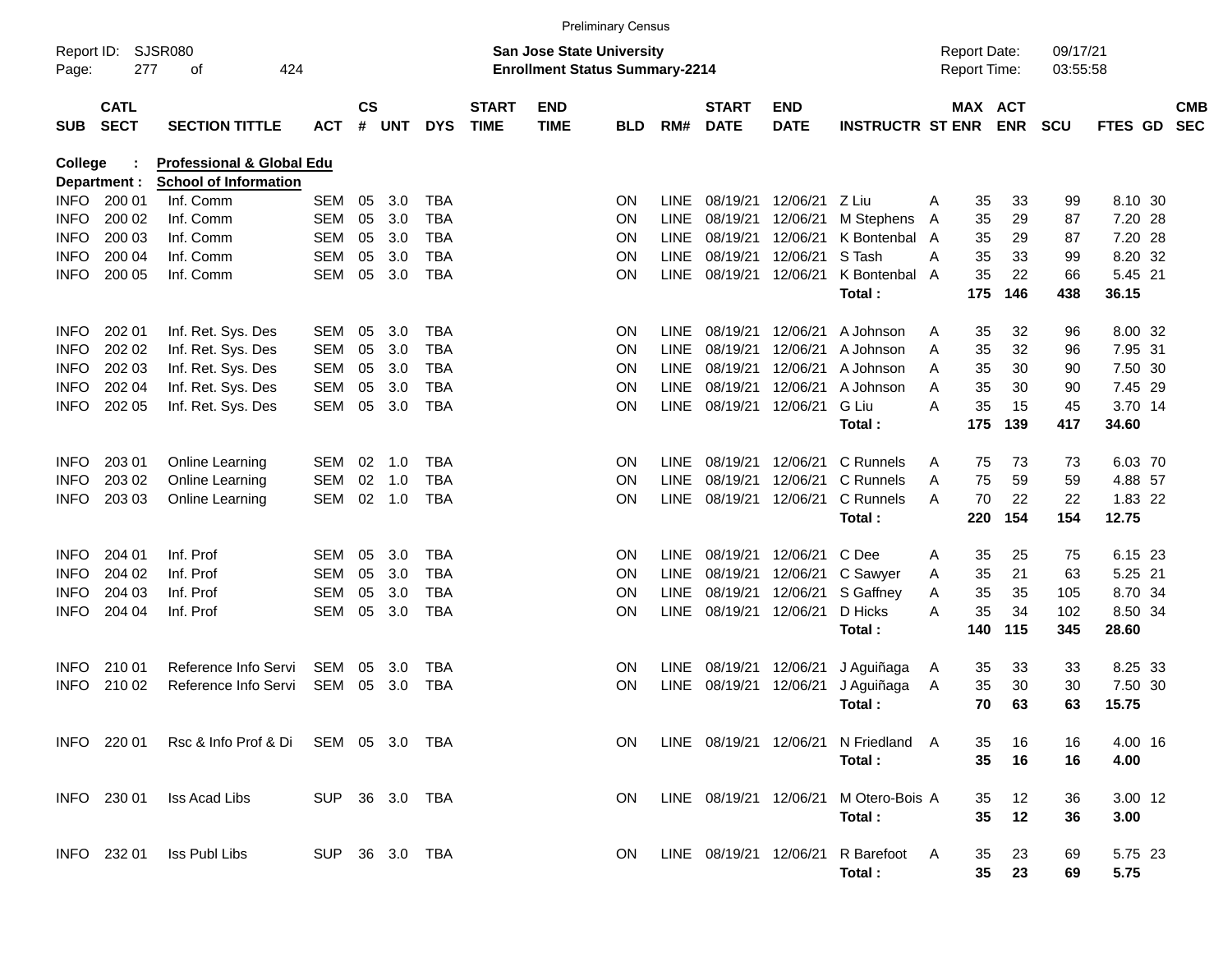|                                    |                            |                                                                      |                   |               |                   |                   |                             |                                                                           | <b>Preliminary Census</b> |                            |                             |                               |                                                    |                                     |                                       |                         |                                     |            |
|------------------------------------|----------------------------|----------------------------------------------------------------------|-------------------|---------------|-------------------|-------------------|-----------------------------|---------------------------------------------------------------------------|---------------------------|----------------------------|-----------------------------|-------------------------------|----------------------------------------------------|-------------------------------------|---------------------------------------|-------------------------|-------------------------------------|------------|
| Page:                              | Report ID: SJSR080<br>278  | of<br>424                                                            |                   |               |                   |                   |                             | <b>San Jose State University</b><br><b>Enrollment Status Summary-2214</b> |                           |                            |                             |                               |                                                    | <b>Report Date:</b><br>Report Time: |                                       | 09/17/21<br>03:55:58    |                                     |            |
| <b>SUB</b>                         | <b>CATL</b><br><b>SECT</b> | <b>SECTION TITTLE</b>                                                | <b>ACT</b>        | $\mathsf{cs}$ | # UNT             | <b>DYS</b>        | <b>START</b><br><b>TIME</b> | <b>END</b><br><b>TIME</b>                                                 | <b>BLD</b>                | RM#                        | <b>START</b><br><b>DATE</b> | <b>END</b><br><b>DATE</b>     | <b>INSTRUCTR ST ENR ENR</b>                        |                                     | MAX ACT                               | <b>SCU</b>              | FTES GD SEC                         | <b>CMB</b> |
| <b>INFO</b>                        | 233 01                     | School Media Cent                                                    | SEM 05 3.0        |               |                   | TBA               |                             |                                                                           | ON.                       | LINE                       |                             | 08/19/21 12/06/21             | S Sannwald A<br>Total:                             | 35<br>35                            | 10<br>10                              | 30<br>30                | $2.40\quad 8$<br>2.40               |            |
| <b>INFO</b>                        | 234 01                     | Int Freedom Sem                                                      | <b>SEM</b>        |               | 3.0               |                   |                             |                                                                           |                           |                            |                             |                               | Total:                                             | Χ                                   | 0<br>0<br>0<br>$\mathbf 0$            | 0<br>0                  | $0.00 \t 0$<br>0.00                 |            |
| <b>INFO</b>                        | 240 01                     | Info Tech Tools & Ap                                                 | SEM 05 3.0 TBA    |               |                   |                   |                             |                                                                           | ΟN                        |                            | LINE 08/19/21 12/06/21      |                               | R Dean<br>Total:                                   | Α<br>35<br>35                       | 33<br>33                              | 99<br>99                | 8.25 33<br>8.25                     |            |
| <b>INFO</b>                        | 244 01                     | Online Searching                                                     | SEM 05 3.0        |               |                   | TBA               |                             |                                                                           | ΟN                        | LINE                       | 08/19/21 12/06/21           |                               | N Friedland<br>Total:                              | 35<br>A<br>35                       | 26<br>26                              | 78<br>78                | 6.50 26<br>6.50                     |            |
| <b>INFO</b><br><b>INFO</b><br>INFO | 246 01<br>246 02<br>246 03 | Inf Tech Tools App A<br>Inf Tech Tools App A<br>Inf Tech Tools App A | SEM<br>SEM<br>SEM | 05<br>05      | 1.0<br>3.0<br>3.0 | TBA<br><b>TBA</b> |                             |                                                                           | <b>ON</b><br>ΟN           | <b>LINE</b><br><b>LINE</b> | 08/19/21<br>08/19/21        | 12/06/21                      | 12/06/21 N McCarthy<br>H Chen                      | 35<br>A<br>35<br>Α<br>X             | 8<br>18<br>$\mathbf 0$<br>$\mathbf 0$ | 8<br>18<br>0            | 0.67 8<br>4.50 18<br>$0.00 \t 0$    |            |
| <b>INFO</b><br><b>INFO</b>         | 248 01<br>248 02           | Beg Cat & Class<br>Beg Cat & Class                                   | SEM<br>SEM        | 05<br>05 3.0  | 3.0               | TBA<br><b>TBA</b> |                             |                                                                           | ΟN<br>ΟN                  | <b>LINE</b><br>LINE        | 08/19/21<br>08/19/21        | 12/06/21<br>12/06/21          | Total:<br>S KhosrowpouA<br>S KhosrowpouA<br>Total: | 70<br>35<br>35<br>70                | 26<br>35<br>35<br>70                  | 26<br>105<br>105<br>210 | 5.17<br>8.75 35<br>8.75 35<br>17.50 |            |
| <b>INFO</b><br><b>INFO</b>         | 250 01<br>250 02           | Instr Dsgn Info Prof<br>Instr Dsgn Info Prof                         | SEM<br>SEM        | 05<br>05 3.0  | 3.0               | TBA<br>TBA        |                             |                                                                           | ΟN<br>ΟN                  | <b>LINE</b><br><b>LINE</b> | 08/19/21<br>08/19/21        | 12/06/21<br>12/06/21          | D Kovacs<br>D Loertscher A<br>Total:               | 35<br>A<br>35<br>70                 | 20<br>3<br>23                         | 60<br>9<br>69           | 4.95 19<br>$0.75$ 3<br>5.70         |            |
| INFO.                              | 251 01                     | Web Usability                                                        | SEM 05 3.0        |               |                   | TBA               |                             |                                                                           | ΟN                        | <b>LINE</b>                | 08/19/21 12/06/21           |                               | J Kemp<br>Total:                                   | 35<br>A<br>35                       | 19<br>19                              | 57<br>57                | 4.75 19<br>4.75                     |            |
| INFO                               | 254 01                     | Inf. Lit. Learn                                                      | SEM 05 3.0        |               |                   | TBA               |                             |                                                                           | ON.                       | LINE                       |                             | 08/19/21 12/06/21 E Valenti   | Total:                                             | 35<br>Α                             | 25<br>35 25                           | 75<br>75                | 6.25 25<br>6.25                     |            |
|                                    | INFO 256 01                | Archy & Mnscpt                                                       | SEM 05 3.0 TBA    |               |                   |                   |                             |                                                                           | ON.                       |                            | LINE 08/19/21 12/06/21      |                               | D DeLorenzo A<br>Total:                            | 35<br>35                            | 32<br>32                              | 96<br>96                | 8.00 32<br>8.00                     |            |
|                                    | INFO 259 01                | Presrv Mgmt                                                          | SEM 05 3.0 TBA    |               |                   |                   |                             |                                                                           | ON.                       |                            | LINE 08/19/21 12/06/21      |                               | E Holmes<br>Total:                                 | Α<br>35<br>35                       | 15<br>15                              | 45<br>45                | 3.75 15<br>3.75                     |            |
|                                    |                            | INFO 260A 01 Prgrm and Srvcs for LEC 02 3.0 TBA                      |                   |               |                   |                   |                             |                                                                           | ON.                       |                            |                             | LINE 08/19/21 12/06/21 P Peck |                                                    | 35<br>A                             | 21                                    | 63                      | 5.25 21                             |            |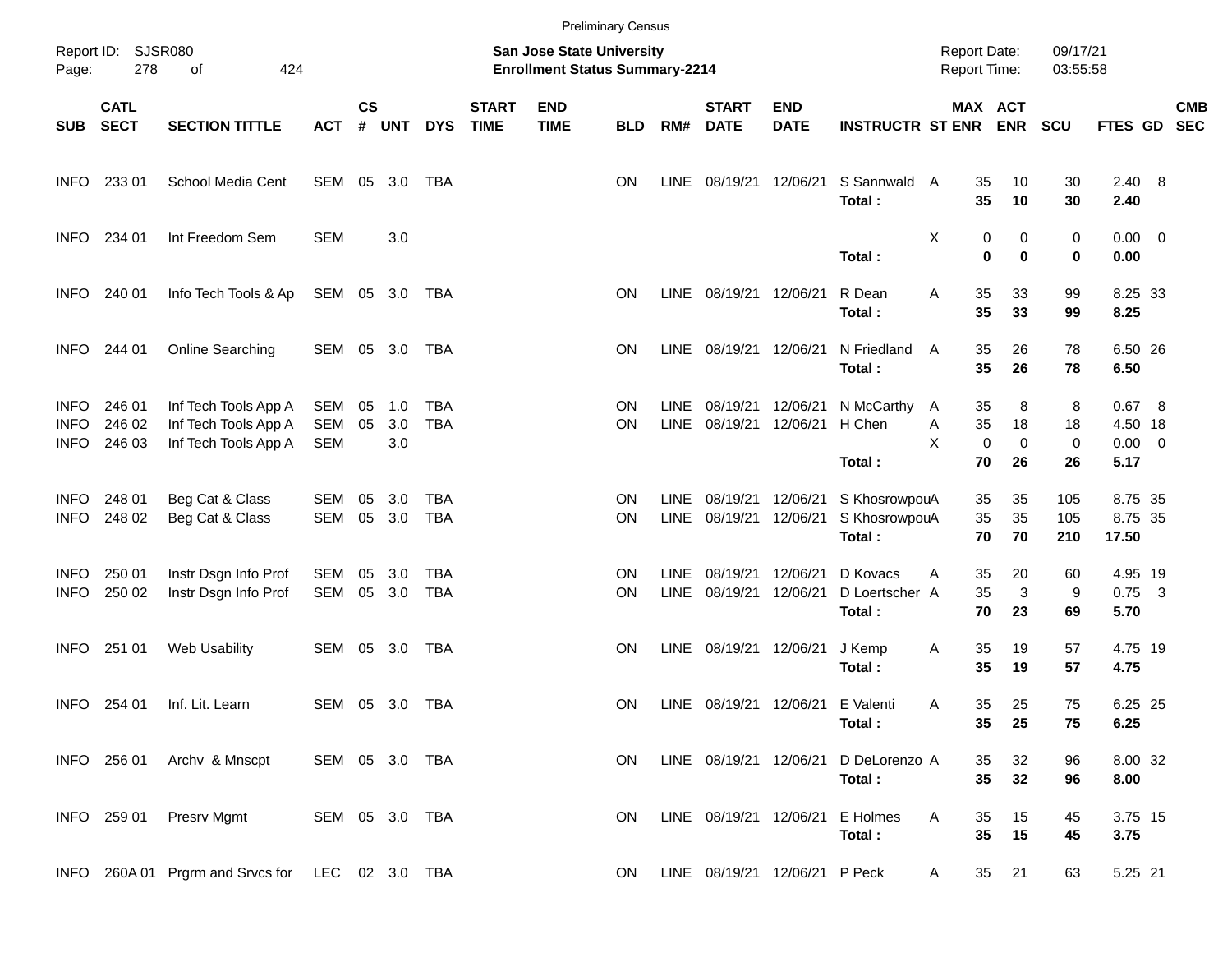|             |                            |                                    |            |                |            |            |                             |                                                                    | <b>Preliminary Census</b> |             |                             |                           |                         |                                            |                       |                      |                         |                          |
|-------------|----------------------------|------------------------------------|------------|----------------|------------|------------|-----------------------------|--------------------------------------------------------------------|---------------------------|-------------|-----------------------------|---------------------------|-------------------------|--------------------------------------------|-----------------------|----------------------|-------------------------|--------------------------|
| Page:       | Report ID: SJSR080<br>279  | 424<br>of                          |            |                |            |            |                             | San Jose State University<br><b>Enrollment Status Summary-2214</b> |                           |             |                             |                           |                         | <b>Report Date:</b><br><b>Report Time:</b> |                       | 09/17/21<br>03:55:58 |                         |                          |
| <b>SUB</b>  | <b>CATL</b><br><b>SECT</b> | <b>SECTION TITTLE</b>              | <b>ACT</b> | <b>CS</b><br># | <b>UNT</b> | <b>DYS</b> | <b>START</b><br><b>TIME</b> | <b>END</b><br><b>TIME</b>                                          | <b>BLD</b>                | RM#         | <b>START</b><br><b>DATE</b> | <b>END</b><br><b>DATE</b> | <b>INSTRUCTR ST ENR</b> |                                            | MAX ACT<br><b>ENR</b> | <b>SCU</b>           | FTES GD                 | <b>CMB</b><br><b>SEC</b> |
|             |                            |                                    |            |                |            |            |                             |                                                                    |                           |             |                             |                           | Total:                  | 35                                         | 21                    | 63                   | 5.25                    |                          |
| <b>INFO</b> | 261A 01                    | Prgrm and Srvcs for                | LEC        |                | 02 3.0     | TBA        |                             |                                                                    | ΟN                        |             | LINE 08/19/21 12/06/21      |                           | A Bernier<br>Total:     | 35<br>Α<br>35                              | 7<br>$\overline{7}$   | 21<br>21             | $1.75$ 7<br>1.75        |                          |
| <b>INFO</b> | 263 01                     | Matrls For Chldrn                  | <b>LEC</b> |                | 02 3.0     | TBA        |                             |                                                                    | ΟN                        |             | LINE 08/19/21 12/06/21      |                           | P Peck<br>Total:        | 35<br>Α<br>35                              | 15<br>15              | 45<br>45             | 3.75 15<br>3.75         |                          |
| <b>INFO</b> | 265 01                     | Matrls for YAS                     | <b>LEC</b> |                | 02 3.0     | TBA        |                             |                                                                    | ΟN                        |             | LINE 08/19/21 12/06/21      |                           | L Houde<br>Total:       | 35<br>A<br>35                              | 21<br>21              | 63<br>63             | 5.25 21<br>5.25         |                          |
| <b>INFO</b> | 266 01                     | <b>Collection Mgmt</b>             | SEM 05 3.0 |                |            | TBA        |                             |                                                                    | ΟN                        |             | LINE 08/19/21 12/06/21      |                           | J Bodart<br>Total:      | 35<br>A<br>35                              | 21<br>21              | 63<br>63             | 5.20 20<br>5.20         |                          |
| <b>INFO</b> | 275 01                     | Libr Sev Div Comm                  | SEM 05 3.0 |                |            | TBA        |                             |                                                                    | ΟN                        |             | LINE 08/19/21 12/06/21      |                           | K Rebmann A<br>Total:   | 35<br>35                                   | 34<br>34              | 102<br>102           | 8.50 34<br>8.50         |                          |
| <b>INFO</b> | 281 01                     | Colloq Contemp Iss                 | <b>SEM</b> | 05             | 3.0        | TBA        |                             |                                                                    | ΟN                        | <b>LINE</b> | 08/19/21                    | 12/06/21                  | D DeLorenzo A           | 35                                         | 27                    | 81                   | 6.75 27                 |                          |
| <b>INFO</b> | 281 02                     | Colloq Contemp Iss                 | <b>SEM</b> | 05             | 2.0        | <b>TBA</b> |                             |                                                                    | ΟN                        | <b>LINE</b> | 08/19/21                    | 12/06/21                  | D Buenting              | 35<br>A                                    | 19                    | 57                   | 3.17 19                 |                          |
| <b>INFO</b> | 281 03                     | Colloq Contemp Iss                 | <b>SEM</b> | 05             | 1.0        | <b>TBA</b> |                             |                                                                    | ΟN                        | <b>LINE</b> | 08/19/21                    | 12/06/21                  | C Confetti-H A          | 35                                         | $\overline{7}$        | 21                   | $0.58$ 7                |                          |
| <b>INFO</b> | 281 04                     | Colloq Contemp Iss                 | <b>SEM</b> | 05             | 1.0        | <b>TBA</b> |                             |                                                                    | ΟN                        | <b>LINE</b> | 08/19/21                    | 12/06/21                  | C Confetti-H A          | 35                                         | 11                    | 33                   | $0.92$ 11               |                          |
| <b>INFO</b> | 281 05                     | Colloq Contemp Iss                 | <b>SEM</b> | 05             | 3.0        | <b>TBA</b> |                             |                                                                    | ΟN                        | <b>LINE</b> | 08/19/21                    | 12/06/21                  | M Villagran             | 35<br>A                                    | 10                    | 30                   | 2.50 10                 |                          |
| <b>INFO</b> | 281 06                     | Colloq Contemp Iss                 | <b>SEM</b> | 05             | 1.0        | <b>TBA</b> |                             |                                                                    | ΟN                        | <b>LINE</b> | 08/19/21                    | 12/06/21                  | M Driscoll              | 35<br>A                                    | 16                    | 48                   | 1.33 16                 |                          |
| <b>INFO</b> | 281 07                     | Colloq Contemp Iss                 | <b>SEM</b> | 05             | 2.0        | <b>TBA</b> |                             |                                                                    | ΟN                        | <b>LINE</b> | 08/19/21 12/06/21           |                           | M Price<br>Total:       | 35<br>A<br>245                             | $\overline{7}$<br>97  | 21<br>291            | $1.17 \quad 7$<br>16.42 |                          |
| <b>INFO</b> | 282 01                     | Sem in Libr Mgmt                   | SEM        | 05             | 2.0        | TBA        |                             |                                                                    | ΟN                        | <b>LINE</b> | 08/19/21                    | 12/06/21                  | J Jumba                 | 35<br>A                                    | 13                    | 13                   | 2.17 13                 |                          |
| <b>INFO</b> | 282 02                     | Sem in Libr Mgmt                   | SEM        | 05             | 2.0        | <b>TBA</b> |                             |                                                                    | ON                        | <b>LINE</b> | 08/19/21 12/06/21           |                           | S Gaffney               | 35<br>Α                                    | 9                     | 9                    | $1.50$ 9                |                          |
|             |                            |                                    |            |                |            |            |                             |                                                                    |                           |             |                             |                           | Total:                  | 70                                         | 22                    | 22                   | 3.67                    |                          |
|             | INFO 284 01                | Sem Archiv Rec Mgmt SEM 05 3.0 TBA |            |                |            |            |                             |                                                                    | ΟN                        |             | LINE 08/19/21 12/06/21      |                           | L Gleason               | 35<br>A                                    | 18                    | 18                   | 4.50 18                 |                          |
|             | INFO 284 02                | Sem Archiv Rec Mgmt SEM 05 3.0 TBA |            |                |            |            |                             |                                                                    | ON                        |             | LINE 08/19/21 12/06/21      |                           | D Hofman                | 35<br>Α                                    | 20                    | 20                   | 5.00 20                 |                          |
|             |                            |                                    |            |                |            |            |                             |                                                                    |                           |             |                             |                           | Total:                  | 70                                         | 38                    | 38                   | 9.50                    |                          |
| INFO        | 285 01                     | App. Res. Methods                  | SEM        |                | 05 3.0     | TBA        |                             |                                                                    | <b>ON</b>                 |             | LINE 08/19/21 12/06/21      |                           | J Sweeney               | 35<br>A                                    | 27                    | 27                   | 6.75 27                 |                          |
| <b>INFO</b> | 285 02                     | App. Res. Methods                  | SEM        |                | 05 3.0     | TBA        |                             |                                                                    | ON                        |             | LINE 08/19/21 12/06/21      |                           | L Luo                   | 35<br>Α                                    | 13                    | 13                   | 3.25 13                 |                          |
| <b>INFO</b> | 285 03                     | App. Res. Methods                  | SEM        |                |            | 05 3.0 TBA |                             |                                                                    | ON                        |             | LINE 08/19/21 12/06/21      |                           | D Westbrook A<br>Total: | 35<br>105                                  | 35<br>75              | 35<br>75             | 8.70 34<br>18.70        |                          |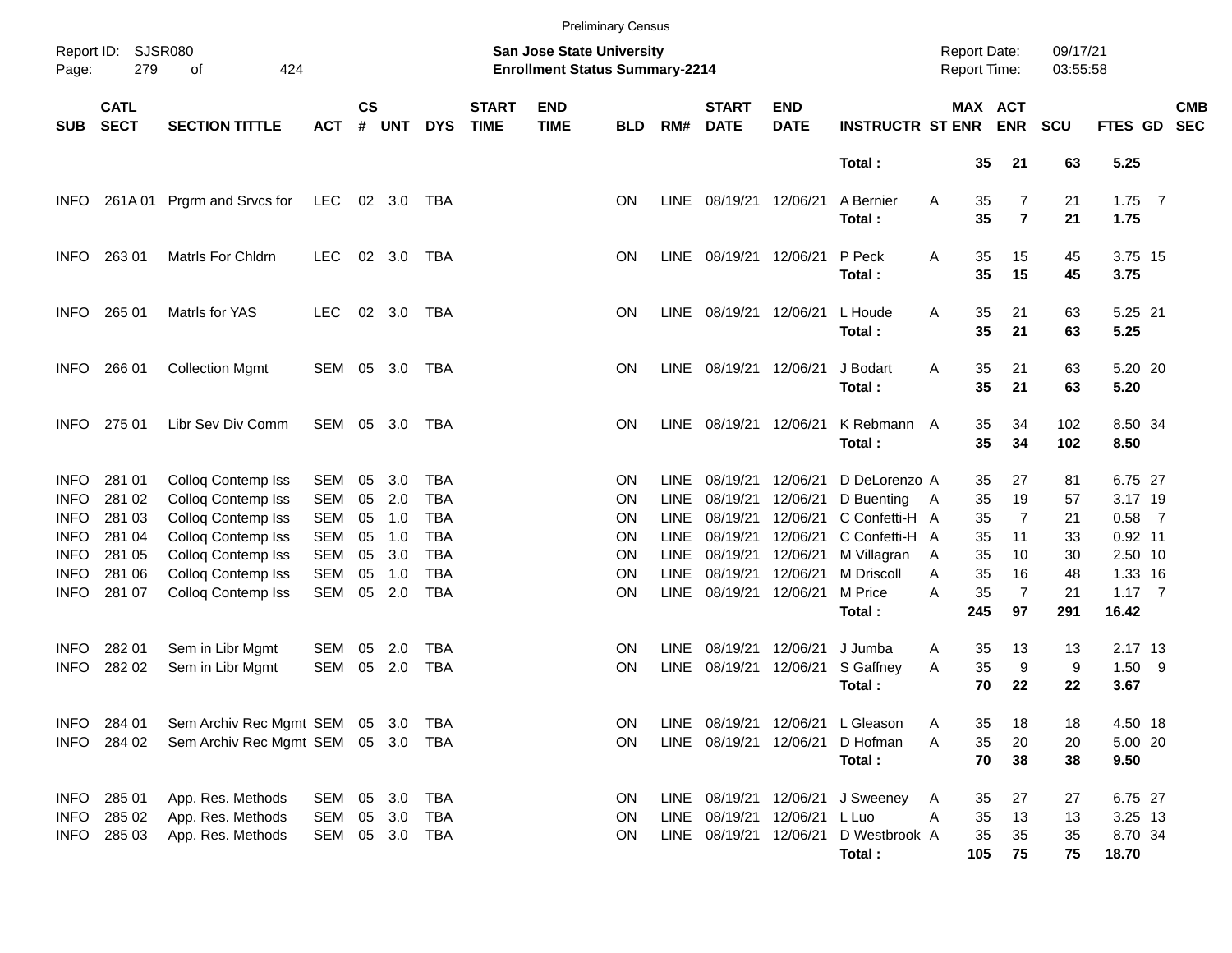|                                                          |                                      |                                                                                              |                                                      |                      |                          |                                                      |                             |                                                                           | <b>Preliminary Census</b> |                                                   |                                              |                                              |                                                            |                  |                                     |                              |                                |                                      |                            |
|----------------------------------------------------------|--------------------------------------|----------------------------------------------------------------------------------------------|------------------------------------------------------|----------------------|--------------------------|------------------------------------------------------|-----------------------------|---------------------------------------------------------------------------|---------------------------|---------------------------------------------------|----------------------------------------------|----------------------------------------------|------------------------------------------------------------|------------------|-------------------------------------|------------------------------|--------------------------------|--------------------------------------|----------------------------|
| Report ID:<br>Page:                                      | 280                                  | <b>SJSR080</b><br>424<br>of                                                                  |                                                      |                      |                          |                                                      |                             | <b>San Jose State University</b><br><b>Enrollment Status Summary-2214</b> |                           |                                                   |                                              |                                              |                                                            |                  | <b>Report Date:</b><br>Report Time: |                              | 09/17/21<br>03:55:58           |                                      |                            |
| <b>SUB</b>                                               | <b>CATL</b><br><b>SECT</b>           | <b>SECTION TITTLE</b>                                                                        | <b>ACT</b>                                           | $\mathsf{cs}$<br>#   | <b>UNT</b>               | <b>DYS</b>                                           | <b>START</b><br><b>TIME</b> | <b>END</b><br><b>TIME</b>                                                 | <b>BLD</b>                | RM#                                               | <b>START</b><br><b>DATE</b>                  | <b>END</b><br><b>DATE</b>                    | <b>INSTRUCTR ST ENR</b>                                    |                  |                                     | <b>MAX ACT</b><br><b>ENR</b> | <b>SCU</b>                     | FTES GD                              | <b>CMB</b><br><b>SEC</b>   |
| <b>INFO</b><br><b>INFO</b>                               | 287 01<br>287 02                     | Sem Inf Sci<br>Sem Inf Sci                                                                   | <b>SEM</b><br><b>SEM</b>                             | 05<br>05             | 3.0<br>2.0               | <b>TBA</b><br><b>TBA</b>                             |                             |                                                                           | ON<br>ON                  | <b>LINE</b><br><b>LINE</b>                        | 08/19/21<br>08/19/21                         | 12/06/21<br>12/06/21                         | E Valenti<br>S Ghosh<br>Total:                             | A<br>A           | 35<br>35<br>70                      | 21<br>$\overline{7}$<br>28   | 21<br>$\overline{7}$<br>28     | 5.25 21<br>1.17<br>6.42              | $\overline{7}$             |
| <b>INFO</b>                                              | 289 01                               | Adv Topics Libr & In                                                                         | <b>SUP</b>                                           | 25                   | 3.0                      | <b>TBA</b>                                           |                             |                                                                           | ON                        | LINE                                              | 08/19/21                                     | 12/06/21                                     | L Main<br>Total:                                           | A                | 85<br>85                            | 58<br>58                     | 174<br>174                     | 14.50 58<br>14.50                    |                            |
| <b>INFO</b><br><b>INFO</b><br><b>INFO</b>                | 294 02<br>294 03<br>294 04           | Prof Exp Intern<br>Prof Exp Intern<br>Prof Exp Intern                                        | <b>SUP</b><br><b>SUP</b><br><b>SUP</b>               | 25<br>25<br>25       | 2.0<br>3.0<br>4.0        | <b>TBA</b><br><b>TBA</b><br><b>TBA</b>               |                             |                                                                           | ON<br>ON<br>ON            | <b>LINE</b><br><b>LINE</b><br>LINE                | 08/19/21<br>08/19/21<br>08/19/21             | 12/06/21<br>12/06/21<br>12/06/21             | L Main<br>L Main<br>L Main<br>Total:                       | A<br>A<br>A      | 35<br>35<br>35<br>105               | 2<br>3<br>$\mathbf{1}$<br>6  | 4<br>9<br>$\overline{4}$<br>17 | 0.33<br>0.75<br>0.33<br>1.42         | 2<br>3<br>-1               |
| <b>INFO</b>                                              | 295 01                               | Sch Libr Fieldwork                                                                           | <b>SUP</b>                                           | 25                   | 3.0                      | <b>TBA</b>                                           |                             |                                                                           | ON                        | <b>LINE</b>                                       | 08/19/21                                     | 12/06/21                                     | M Harlan<br>Total:                                         | A                | 50<br>50                            | 9<br>9                       | 27<br>27                       | 2.05<br>2.05                         | 5                          |
| <b>INFO</b><br><b>INFO</b><br><b>INFO</b><br><b>INFO</b> | 298 01<br>298 02<br>298 03<br>298 04 | <b>Special Study</b><br><b>Special Study</b><br><b>Special Study</b><br><b>Special Study</b> | <b>SUP</b><br><b>SUP</b><br><b>SUP</b><br><b>SUP</b> | 25<br>25<br>25<br>25 | 1.0<br>2.0<br>3.0<br>3.0 | <b>TBA</b><br><b>TBA</b><br><b>TBA</b><br><b>TBA</b> |                             |                                                                           | ON<br>ON<br>ON<br>ON      | <b>LINE</b><br><b>LINE</b><br><b>LINE</b><br>LINE | 08/19/21<br>08/19/21<br>08/19/21<br>08/19/21 | 12/06/21<br>12/06/21<br>12/06/21<br>12/06/21 | A Johnson<br>A Johnson<br>A Johnson<br>A Johnson<br>Total: | A<br>A<br>A<br>A | 25<br>25<br>40<br>20<br>110         | 1<br>3<br>6<br>0<br>10       | 6<br>18<br>$\mathbf 0$<br>25   | 0.08<br>0.50<br>1.50<br>0.00<br>2.08 | $\mathbf 1$<br>3<br>6<br>0 |
| <b>INFO</b>                                              | 299 01                               | MA Thesis/Project                                                                            | <b>SEM</b>                                           | 25                   | 3.0                      | <b>TBA</b>                                           |                             |                                                                           | ON                        | <b>LINE</b>                                       | 08/19/21                                     | 12/06/21                                     | L Main<br>Total:                                           | A                | 5<br>5                              | 0<br>0                       | 0<br>0                         | 0.00<br>0.00                         | - 0                        |

**Department : School of Information** 

| Department Total:         |     | 2465 1409 3377 |     | 313.32 |
|---------------------------|-----|----------------|-----|--------|
| <b>Lower Division:</b>    | o   | n              | n   | 0.00   |
| Upper Division:           | 175 | 146            | 438 | 36.15  |
| <b>Graduate Division:</b> |     | 2290 1263 2939 |     | 277.17 |